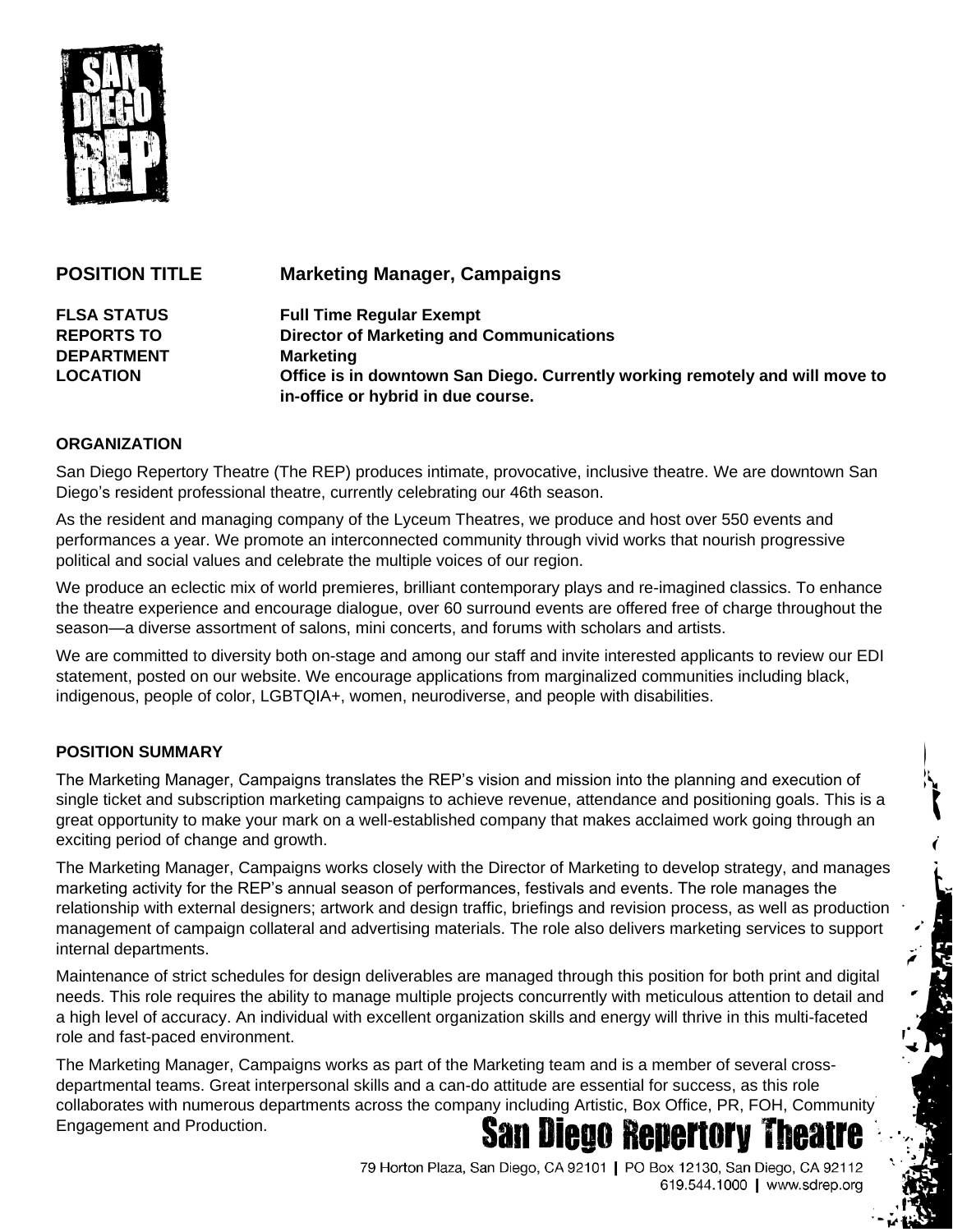

# **RESPONSIBILITIES**

### **Revenue and Yield**

- Manage single ticket and subscription marketing campaigns to deliver revenue, ticket and positioning goals
- Analyze sales reports to identify gaps in sales driving activities and in response, revise campaign in a timely manner as required
- Manage and implement other strategic marketing activity e.g. brand awareness, student tickets, tourism, engagement events
- Work closely with Marketing, PR, Box Office colleagues and external consultants to optimize yield
- Manage marketing support projects for internal departments

### **Marketing Campaigns and Projects**

- In collaboration with the Director of Marketing, translate The REP's work into marketable language/concepts/imagery for existing and new audiences; create and develop strategic subscription and single ticket campaigns
- Act as key point of contact for media relationships, and design and delivery of all advertising
- Management of design schedule; including completion of artwork briefs, briefing designers, ensuring that no deadlines are missed
- Maintain tasks using the project management software (Asana) including design jobs and other general marketing deliverables
- Ensure adherence to brand guidelines, proof read and review all campaign assets for quality control and consistency
- Writing, edit and proof-read copy for marketing materials and scripts for telemarketing campaigns
- Manage the approval and proofing process for marketing collateral. Work with Development department to ensure correct donor and funder acknowledgments are included
- Coordinate mailing projects as part of subscriptions and singe ticket marketing campaigns, working with internal team members, external printers and mailing houses
- Negotiate and source quotes to ensure effective budget spending, quality of projects and attentiveness to timelines/deadlines
- Contribute ideas and expertize to the creation of content to represent The REP's work and support effective marketing campaigns

## **General**

- Processing of invoices for the departmental expenses and track expenditures against budget.
- Maintain and update the organization of internal asset management files and keep the filing archives accurate and up to date at all times.
- Adhere to brand guidelines as outlined in various marketing strategies for all communications.
- Develop Tessitura skills, be an active contributor to Tessitura business requirements as they relate to marketing and ensure the team is trained and using Tessitura in work practice
- Deliver post campaign reporting.
- Work with Director of Marketing on research projects as required
- Be an active participant in agreed cross-departmental teams
- Other reasonable duties as required